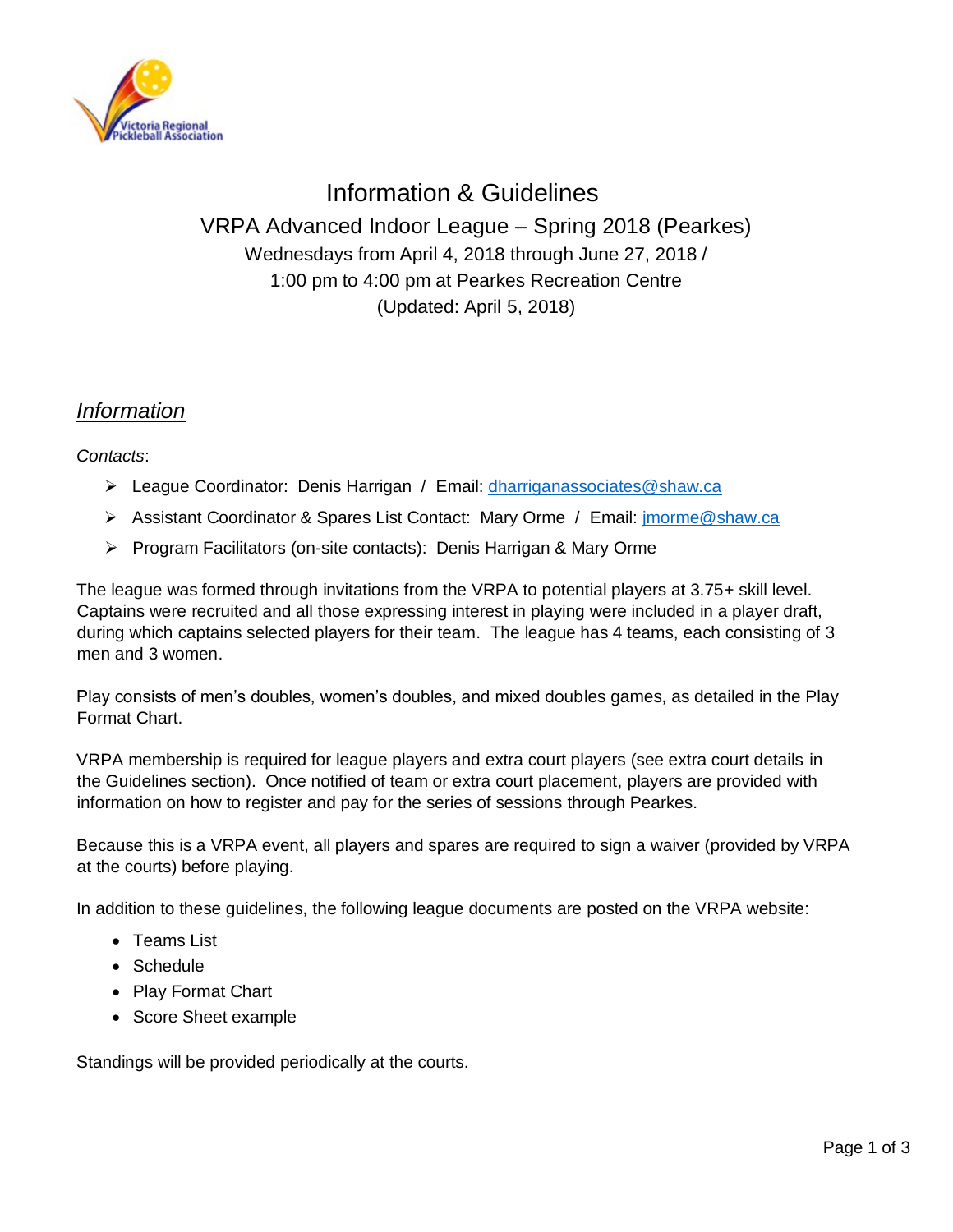# Information & Guidelines

(VRPA Advanced League - Spring 2018)

#### *Guidelines*

#### 1. *Score Keeping*:

- There will be one score sheet provided for each two team / two court match up each week. **Home team captains are responsible for the score sheet**.
- Visitors team will advise home team captain of their player names / player number (see play format chart) for the day.
- Home team captains must ensure the score sheet is complete and returned to Denis or Mary each week.
- Please bring your own pen, and print clearly on the score sheets.

### **2.** *Spares***:**

- Mary will maintain a list of league spares for 3.75+ skill level. Spares for team players must be chosen from the spares list (see note below) which will be provided to all team members, and to league spares.
- Spares must be same gender as player they are replacing, and should be relatively equal skill level.
- Additional spares (3.75+) may be added to the spares list throughout the season. If a league player knows additional 3.75+ players that would like to be added to the spares list, please contact Mary.
- If a spare is unable to make a session they committed to spare for, they must arrange for an alternate spare from the league spare list.

NOTE: For tournaments that take place on days that require league players to be out of town on a league play day, the "spares from the spares list only" rule is automatically suspended. **Players may use a spare from outside of the spares list in these tournament situations.**  Please:

- $\triangleright$  Attempt to get a replacement from the spares list first.
- $\triangleright$  Keep in mind that spares from outside of the spares list must be same gender (and should be 3.75+ level).
- ➢ Advise your captain if you do plan on using a spare from outside of the spares list.

#### **3.** *Extra Court Players:*

- In addition to the 4 courts for league play, the VRPA is running 2 extra courts for non-league play. One for 3.75+ and one for 3.5 skill level.
- Extra court players may be called on to substitute in for a league player in urgent need situations, e.g. on-court injuries to league players or last minute no shows, provided there are still enough players on the extra courts to play.
- Extra court players who are also on the league spares list (3.75+) can still be called on in advance to spare for a league player.